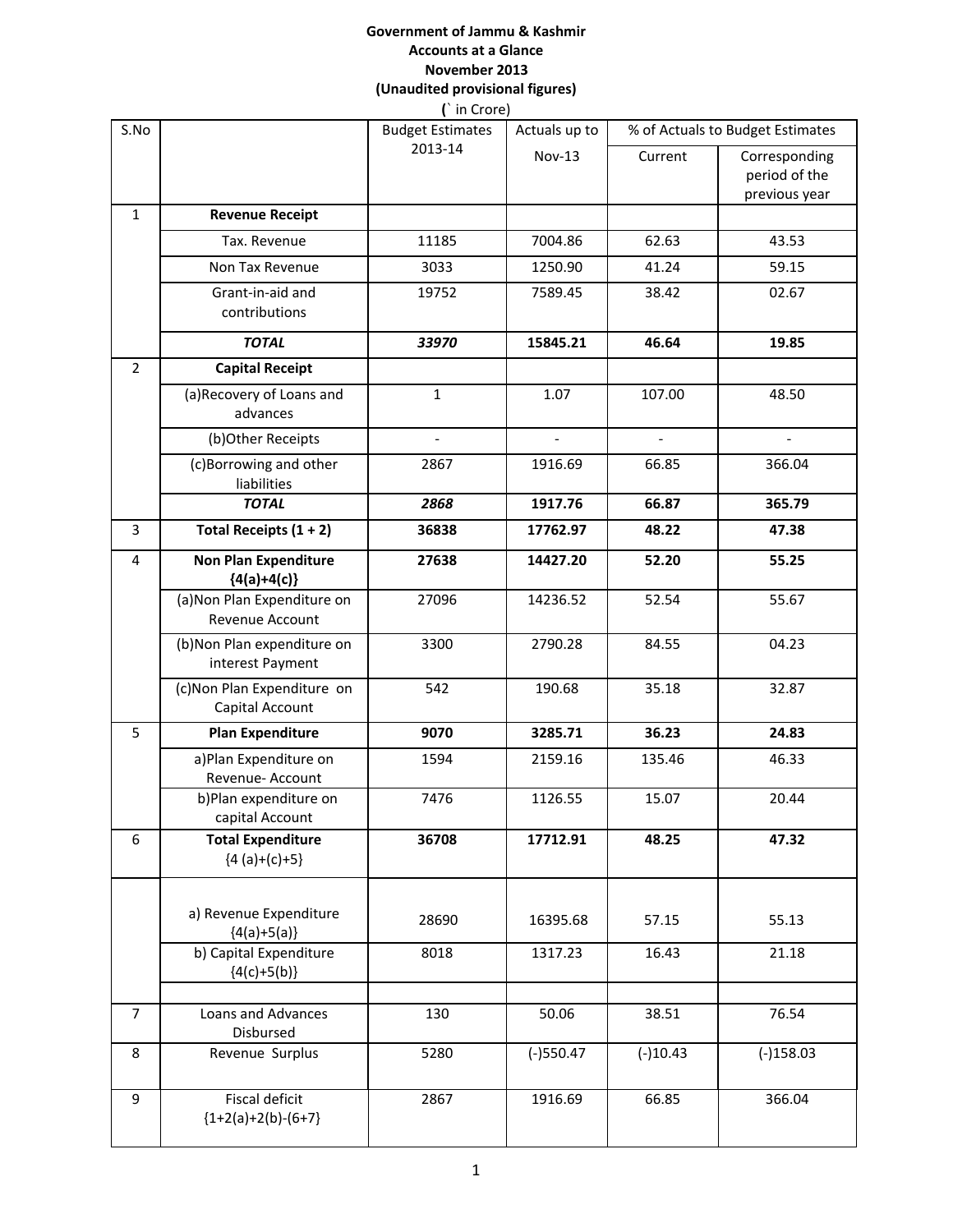# (Format of the Progressive Figures)

## TAX REVENUE

|                 |         |             |         | in Crore)   |
|-----------------|---------|-------------|---------|-------------|
| <b>Months</b>   | 2013-14 |             | 2012-13 |             |
|                 | Monthly | Progressive | Monthly | Progressive |
| April, 2013     | 860.26  | 860.26      | 999.67  | 999.67      |
| May, 2013       | 1119.99 | 1980.25     | 355.81  | 1355.48     |
| June, 2013      | 372.97  | 2533.22     | 238.95  | 1594.43     |
| July, 2013      | 1477.79 | 3831.01     | 805.67  | 2400.10     |
| August, 2013    | 292.92  | 4123.93     | 402.33  | 2802.43     |
| September, 2013 | 399.02  | 4522.95     | 247.86  | 3070.29     |
| October, 2013   | 1155.05 | 5678.00     | 854.70  | 3924.99     |
| November, 2013  | 1326.86 | 7004.86     | 281.90  | 4206.89     |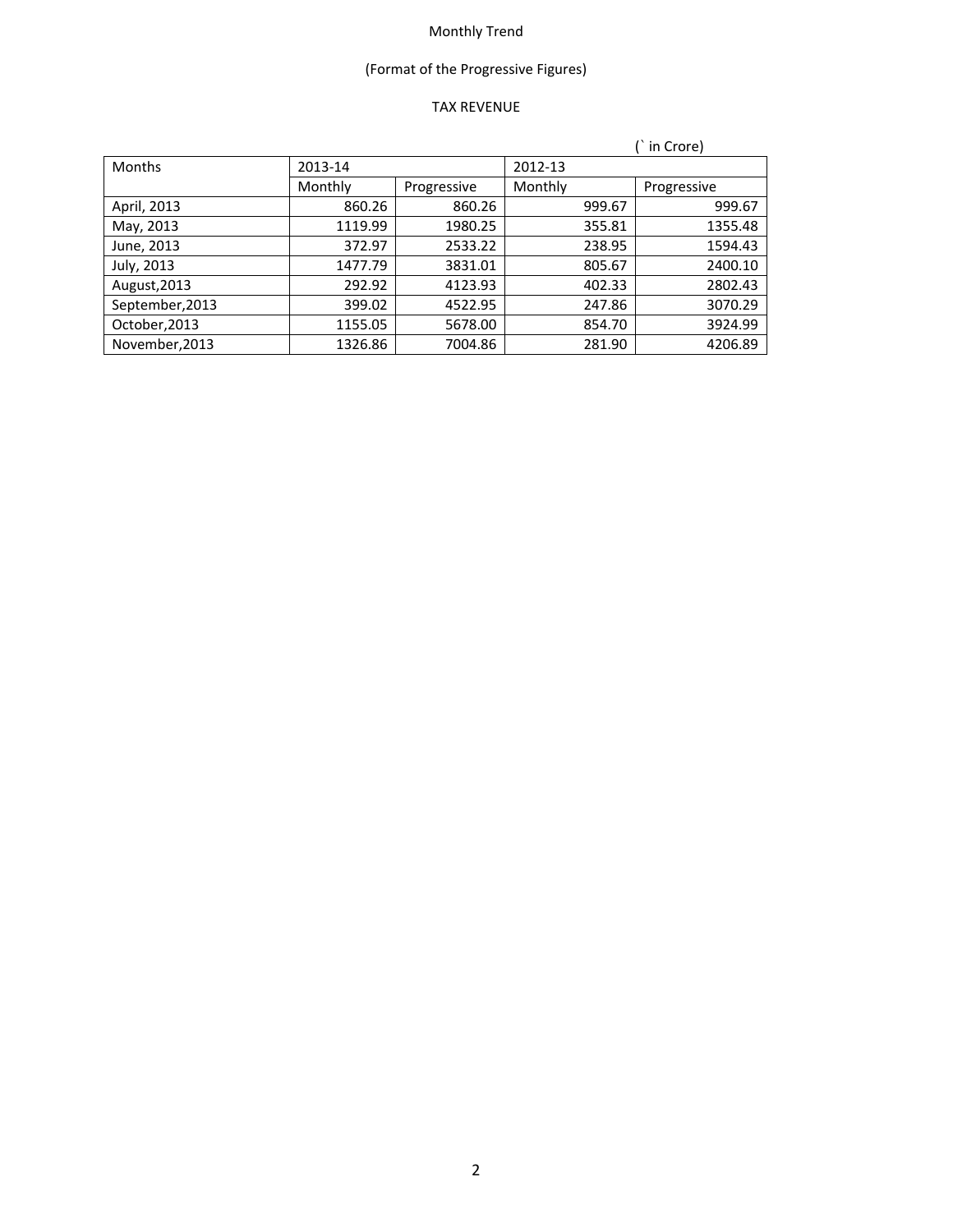# (Format of the Progressive Figures)

#### NON‐TAX REVENUE

| <b>Months</b>      | 2013-14        |             |                | 2012-13     |
|--------------------|----------------|-------------|----------------|-------------|
|                    | <b>Monthly</b> | Progressive | <b>Monthly</b> | Progressive |
| <b>April, 2013</b> | 109.99         | 109.99      | 50.08          | 50.08       |
| May, 2013          | 107.71         | 217.70      | 217.30         | 267.38      |
| June, 2013         | 112.51         | 330.21      | 70.41          | 337.79      |
| <b>July, 2013</b>  | 155.42         | 485.63      | 112.68         | 450.47      |
| August, 2013       | 276.16         | 761.79      | 113.45         | 563.92      |
| September, 2013    | 126.65         | 888.44      | 445.04         | 1008.96     |
| October, 2013      | 149.43         | 1037.67     | 132.23         | 1141.19     |
| November, 2013     | 213.23         | 1250.90     | 111.70         | 1252.89     |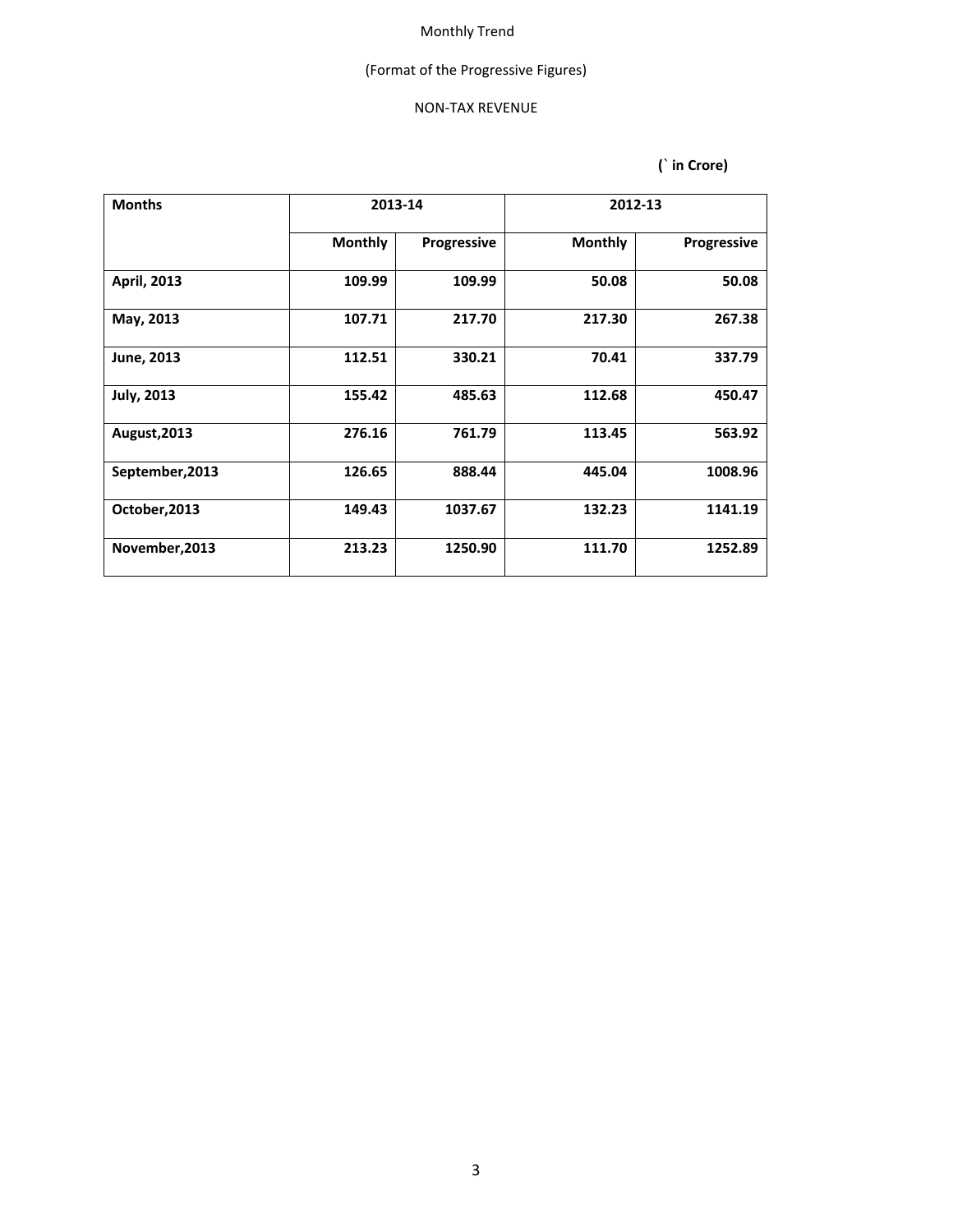### **(Format of the Progressive Figures)**

### **REVENUE RECEIPTS**

#### **OF GRANT‐IN‐AID AND CONTRIBUTION**

| <b>Months</b>      | 2013-14        |             |                | 2012-13            |
|--------------------|----------------|-------------|----------------|--------------------|
|                    | <b>Monthly</b> | Progressive | <b>Monthly</b> | <b>Progressive</b> |
| <b>April, 2013</b> |                | -           | 483.00         | 483.00             |
| May, 2013          | 1441.79        | 1441.79     |                | 483.00             |
| June, 2013         |                | 1441.79     | 1.50           | 484.50             |
| <b>July, 2013</b>  | 1878.22        | 3320.01     |                | 484.50             |
| August, 2013       |                | 3320.01     |                | 484.50             |
| September, 2013    | 1134.21        | 4454.22     |                | 484.50             |
| October, 2013      |                | 4454.22     |                | 484.50             |
| November, 2013     | 3135.23        | 7589.45     | 0.90           | 485.40             |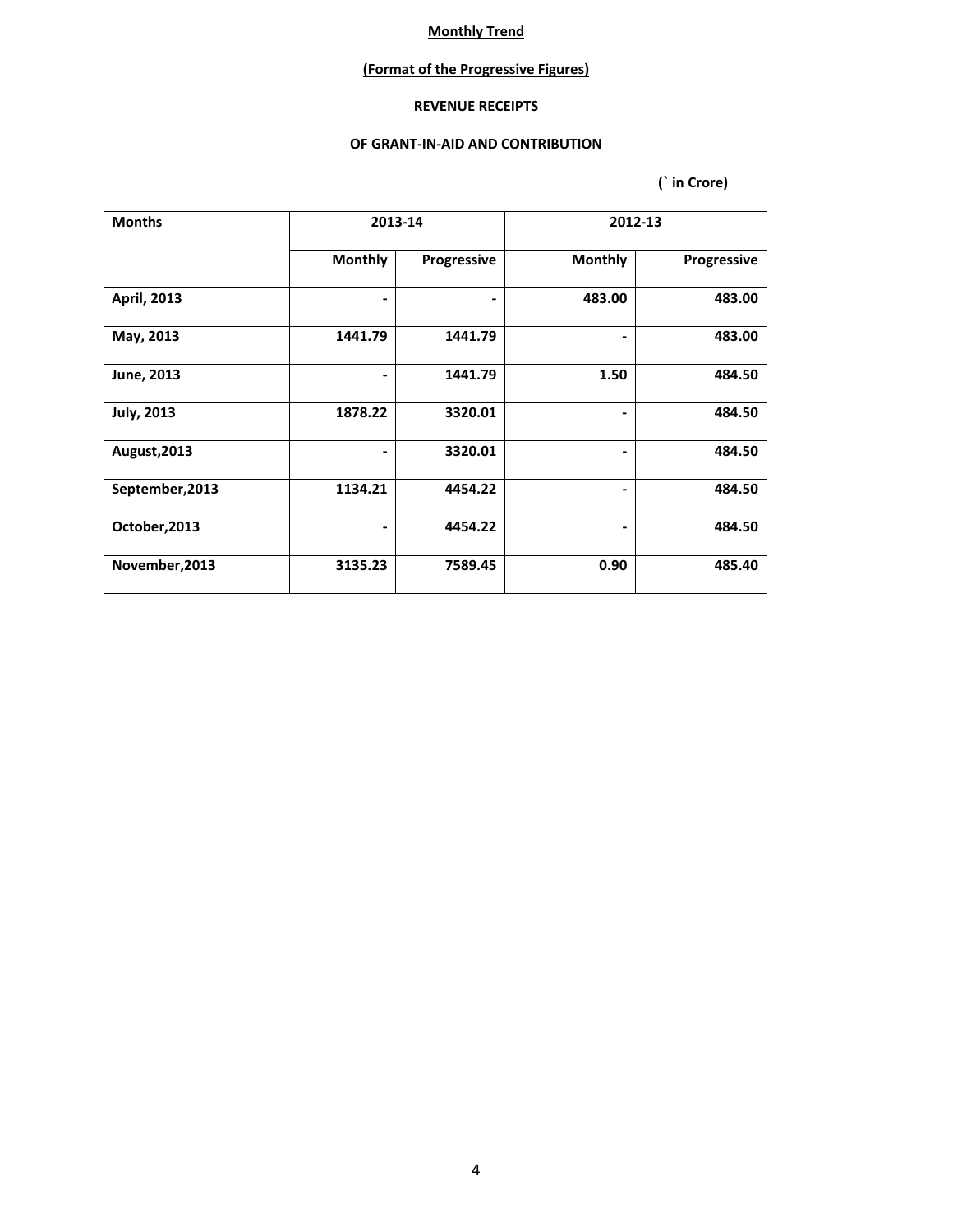## **(Format of the Progressive Figures)**

# **RECOVERY OF LOANS & ADVANCES**

| <b>Months</b>      |                | 2013-14     |                | 2012-13            |
|--------------------|----------------|-------------|----------------|--------------------|
|                    | <b>Monthly</b> | Progressive | <b>Monthly</b> | <b>Progressive</b> |
| <b>April, 2013</b> | 0.15           | 0.15        | 0.14           | 0.14               |
| May, 2013          | 0.10           | 0.25        | 0.10           | 0.24               |
| June, 2013         | 0.12           | 0.37        | 0.17           | 0.41               |
| <b>July, 2013</b>  | 0.14           | 0.51        | 0.11           | 0.52               |
| August, 2013       | 0.16           | 0.67        | 0.09           | 0.61               |
| September, 2013    | 0.17           | 0.84        | 0.09           | 0.70               |
| October, 2013      | 0.12           | 0.96        | 0.21           | 0.91               |
| November, 2013     | 0.11           | 1.07        | 0.06           | 0.97               |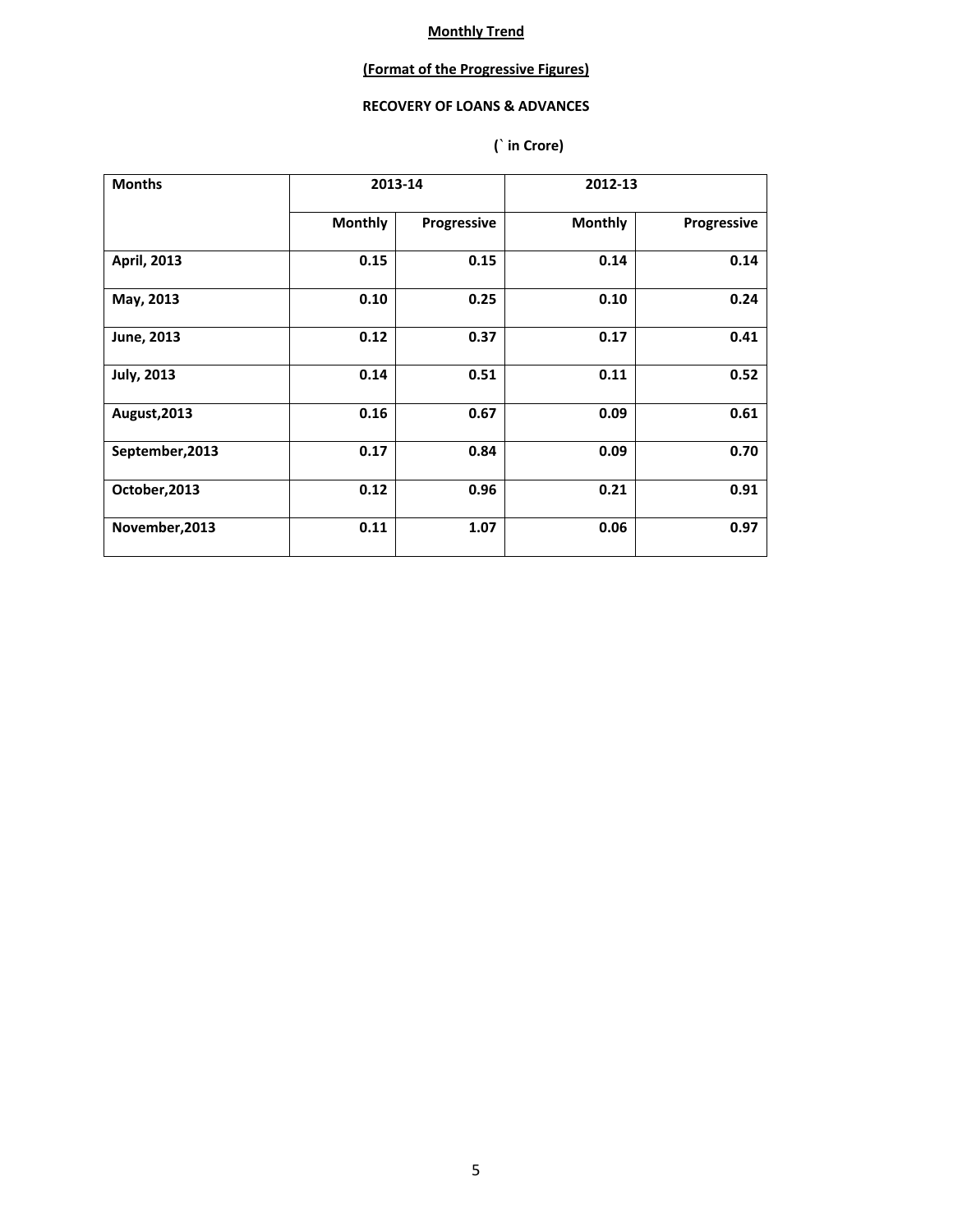### **(Format of the Progressive Figures)**

#### **BORROWING & OTHER LIABILITIES**

 **(` in Crore)**

| <b>Months</b>      |                | 2013-14     |                | 2012-13            |
|--------------------|----------------|-------------|----------------|--------------------|
|                    | <b>Monthly</b> | Progressive | <b>Monthly</b> | <b>Progressive</b> |
| <b>April, 2013</b> | 522.65         | 522.65      | 386.17         | 386.17             |
| May, 2013          | 485.58         | 1008.23     | 919.92         | 1306.09            |
| June, 2013         | 994.13         | 1902.36     | 1118.72        | 2424.81            |
| <b>July, 2013</b>  | 834.97         | 1067.39     | 1250.74        | 3675.55            |
| August, 2013       | 1153.93        | 2221.32     | 1671.10        | 5346.65            |
| September, 2013    | 98.75          | 2320.07     | 1045.82        | 6392.47            |
| October, 2013      | 1258.87        | 3578.94     | 1867.31        | 8259.78            |
| November, 2013     | **(-)1662.25   | 1916.69     | 1209.64        | 9469.42            |

\*\* Taken less by 0.02 crore for rounding adjustment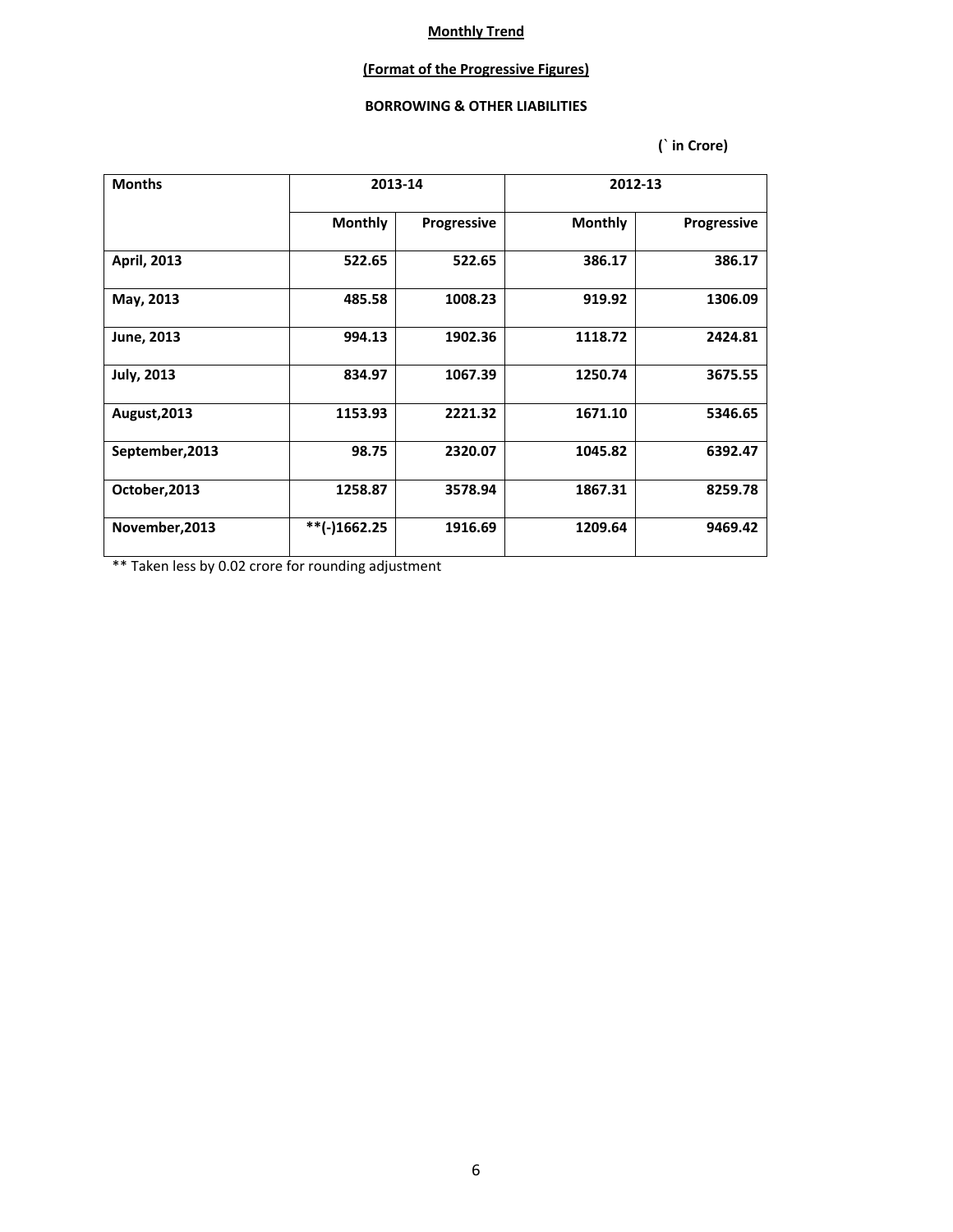# **(Format of the Progressive Figures)**

#### **NON PLAN EXPENDITURE ON REVENUE ACCOUNT**

| <b>Months</b>      | 2013-14        |                    |                | 2012-13            |
|--------------------|----------------|--------------------|----------------|--------------------|
|                    | <b>Monthly</b> | <b>Progressive</b> | <b>Monthly</b> | <b>Progressive</b> |
| <b>April, 2013</b> | 1455.34        | 1455.34            | 1852.09        | 1852.09            |
| May, 2013          | 1516.00        | 2971.34            | 1384.37        | 3236.46            |
| June, 2013         | 1232.19        | 4203.53            | 1326.29        | 4562.75            |
| <b>July, 2013</b>  | 2444.04        | 6647.57            | 1875.79        | 6438.54            |
| August, 2013       | 1402.80        | 8050.37            | 1753.40        | 8191.94            |
| September, 2013    | 1495.56        | 9545.93            | 1383.15        | 9575.09            |
| October, 2013      | 2116.01        | 11661.94           | 2354.71        | 11929.80           |
| November, 2013     | 2574.58        | 14236.52           | 1182.99        | 13112.79           |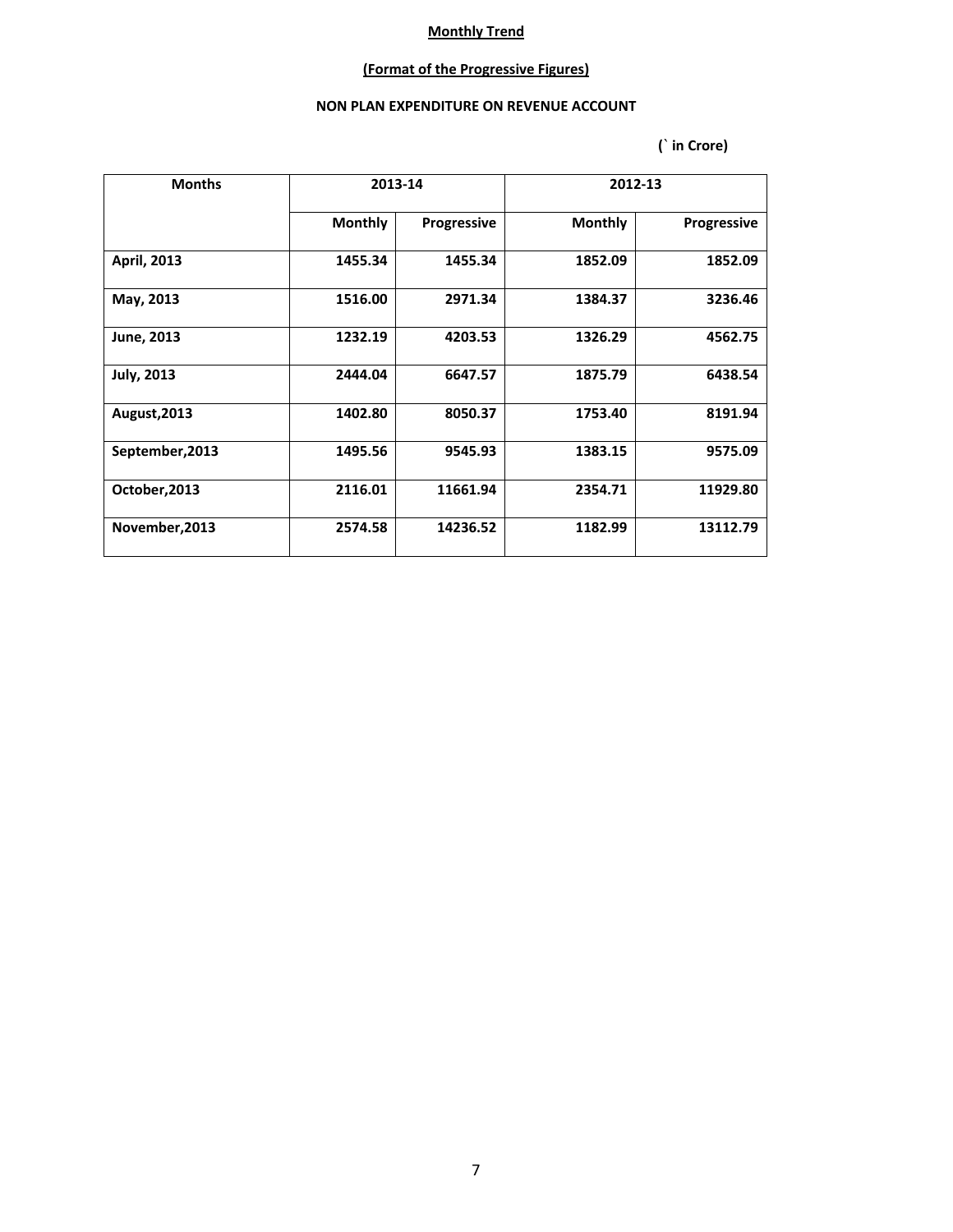# **(Format of the Progressive Figures)**

#### **NON PLAN EXPENDITURE ON INTEREST PAYMENT**

| <b>Months</b>      | 2013-14                  |             |                | 2012-13     |
|--------------------|--------------------------|-------------|----------------|-------------|
|                    | <b>Monthly</b>           | Progressive | <b>Monthly</b> | Progressive |
| <b>April, 2013</b> |                          | ۰           | 96.62          | 96.62       |
| May, 2013          | 1490.18                  | 1490.18     |                | 96.62       |
| June, 2013         | $\overline{\phantom{0}}$ | 1490.19     | 1.23           | 97.85       |
| <b>July, 2013</b>  | 127.06                   | 1617.24     | 10.56          | 108.41      |
| August, 2013       |                          | 1617.24     |                | 108.41      |
| September, 2013    |                          | 1617.24     | 4.07           | 112.48      |
| October, 2013      | 3.43                     | 1620.67     |                | 112.48      |
| November, 2013     | 1169.61                  | 2790.28     | 0.11           | 112.59      |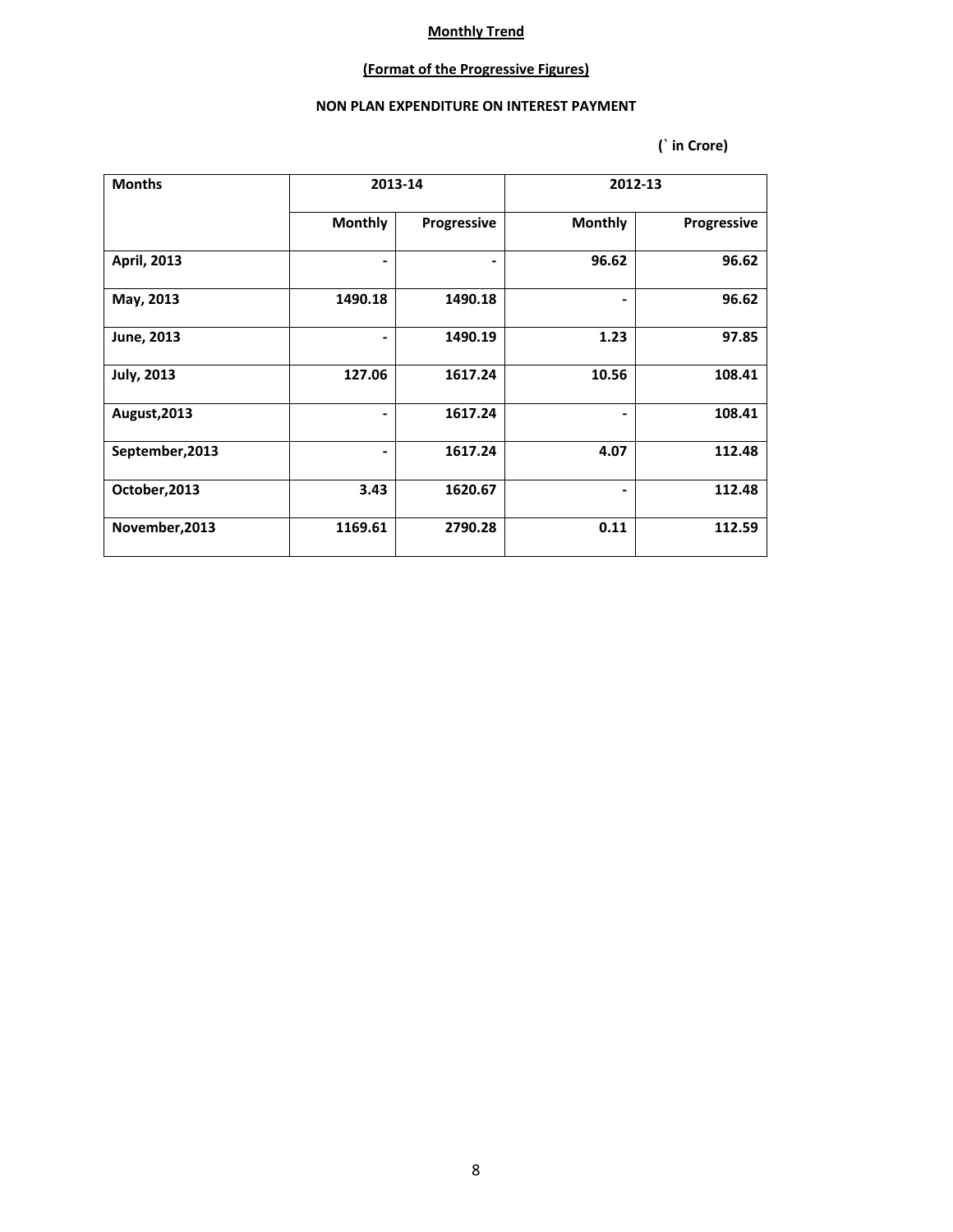# **(Format of the Progressive Figures)**

#### **NON PLAN EXPENDITURE ON CAPITAL ACCOUNT**

| <b>Months</b>      | 2013-14        |             |                | 2012-13            |
|--------------------|----------------|-------------|----------------|--------------------|
|                    | <b>Monthly</b> | Progressive | <b>Monthly</b> | <b>Progressive</b> |
| <b>April, 2013</b> | 6.10           | 6.10        | $(-)18.59$     | $(-)18.59$         |
| May, 2013          | 20.60          | 26.70       | $(-)1.93$      | $(-)20.52$         |
| June, 2013         | 31.38          | 58.08       | $(-)7.03$      | $(-)27.55$         |
| <b>July, 2013</b>  | 14.02          | 72.10       | $(-)23.00$     | $(-)4.55$          |
| August, 2013       | 12.84          | 84.94       | 26.86          | 31.41              |
| September, 2013    | 41.84          | 126.78      | 50.98          | 82.39              |
| October, 2013      | 44.63          | 171.41      | 19.01          | 101.40             |
| November, 2013     | 19.27          | 190.68      | 45.85          | 147.25             |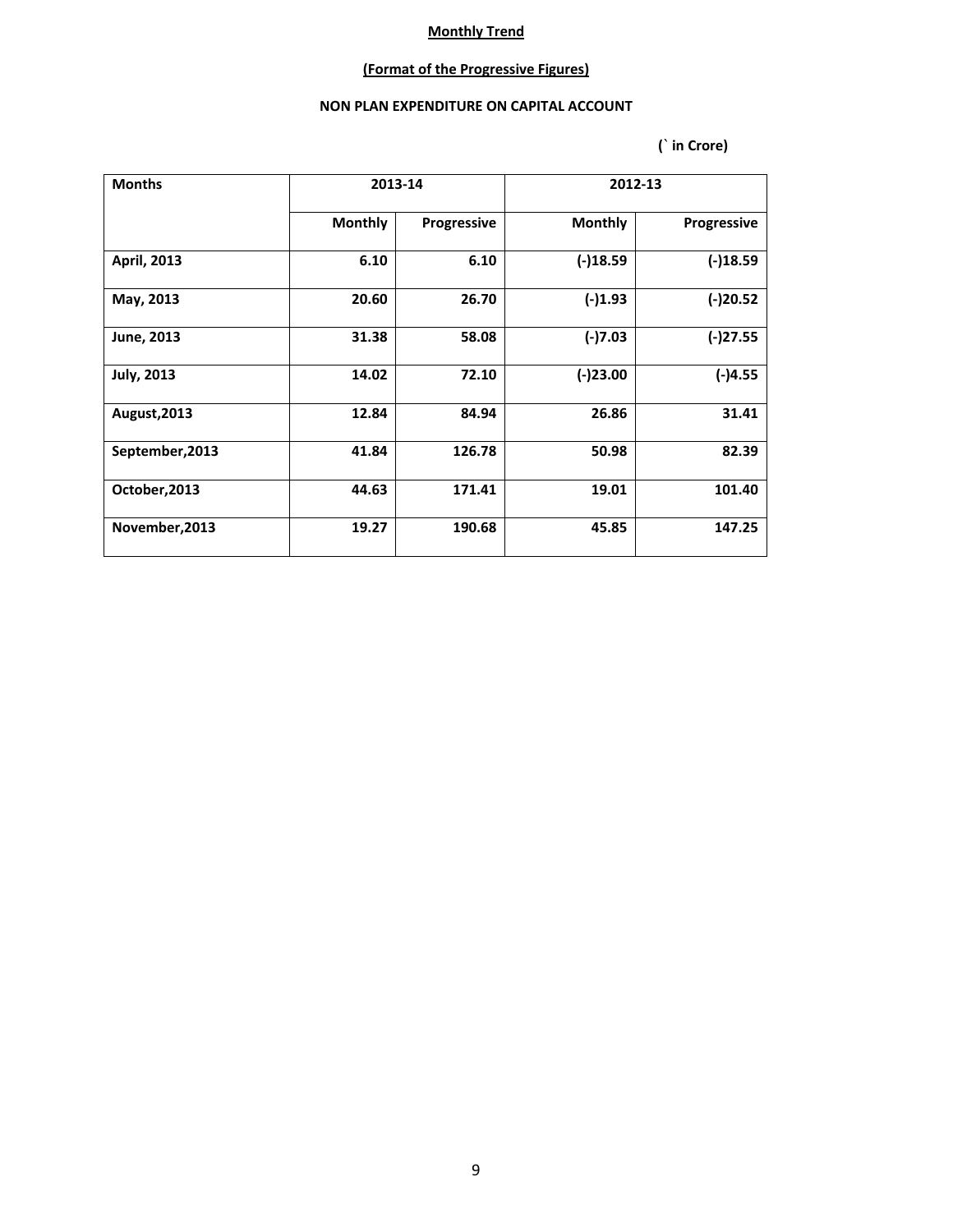## **(Format of the Progressive Figures)**

#### **PLAN EXPENDITURE ON REVENUE ACCOUNT**

| <b>Months</b>      |                | 2013-14     |                | 2012-13            |
|--------------------|----------------|-------------|----------------|--------------------|
|                    | <b>Monthly</b> | Progressive | <b>Monthly</b> | <b>Progressive</b> |
| <b>April, 2013</b> | 33.99          | 33.99       | 76.26          | 76.26              |
| May, 2013          | 1531.31        | 1565.30     | 58.56          | 134.82             |
| June, 2013         | 70.45          | 1635.75     | 46.46          | 181.28             |
| <b>July, 2013</b>  | 79.56          | 1715.31     | 90.25          | 271.53             |
| August, 2013       | 115.31         | 1830.62     |                | 271.53             |
| September, 2013    | 54.69          | 1885.31     | 172.53         | 444.06             |
| October, 2013      | 149.36         | 2034.67     | 154.18         | 598.24             |
| November, 2013     | 124.49         | 2159.16     | 67.51          | 665.75             |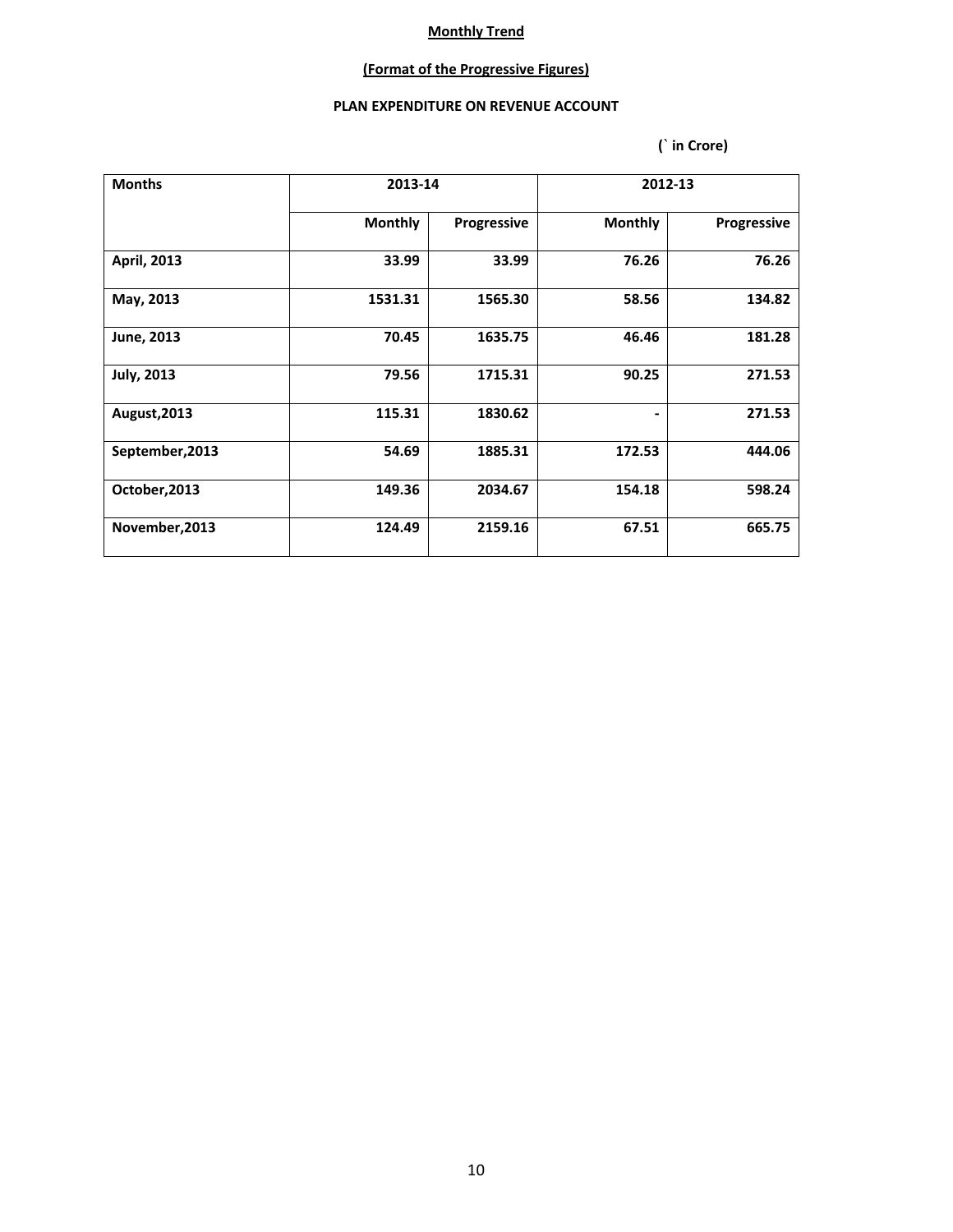### **(Format of the Progressive Figures)**

#### **PLAN EXPENDITURE ON CAPITAL ACCOUNT**

| <b>Months</b>      |                | 2013-14     |                | 2012-13            |
|--------------------|----------------|-------------|----------------|--------------------|
|                    | <b>Monthly</b> | Progressive | <b>Monthly</b> | <b>Progressive</b> |
| <b>April, 2013</b> | $(-)3.18$      | $(-)3.18$   | 9.30           | 9.30               |
| May, 2013          | 86.26          | 83.08       | 42.89          | 52.19              |
| June, 2013         | 44.59          | 127.67      | 63.19          | 115.38             |
| <b>July, 2013</b>  | 109.01         | 236.68      | 172.48         | 287.86             |
| August, 2013       | 190.71         | 427.39      | 214.76         | 502.62             |
| September, 2013    | 164.37         | 591.76      | 321.76         | 824.38             |
| October, 2013      | 243.75         | 835.51      | 305.74         | 1130.12            |
| November, 2013     | 291.04         | 1126.55     | 306.08         | 1436.20            |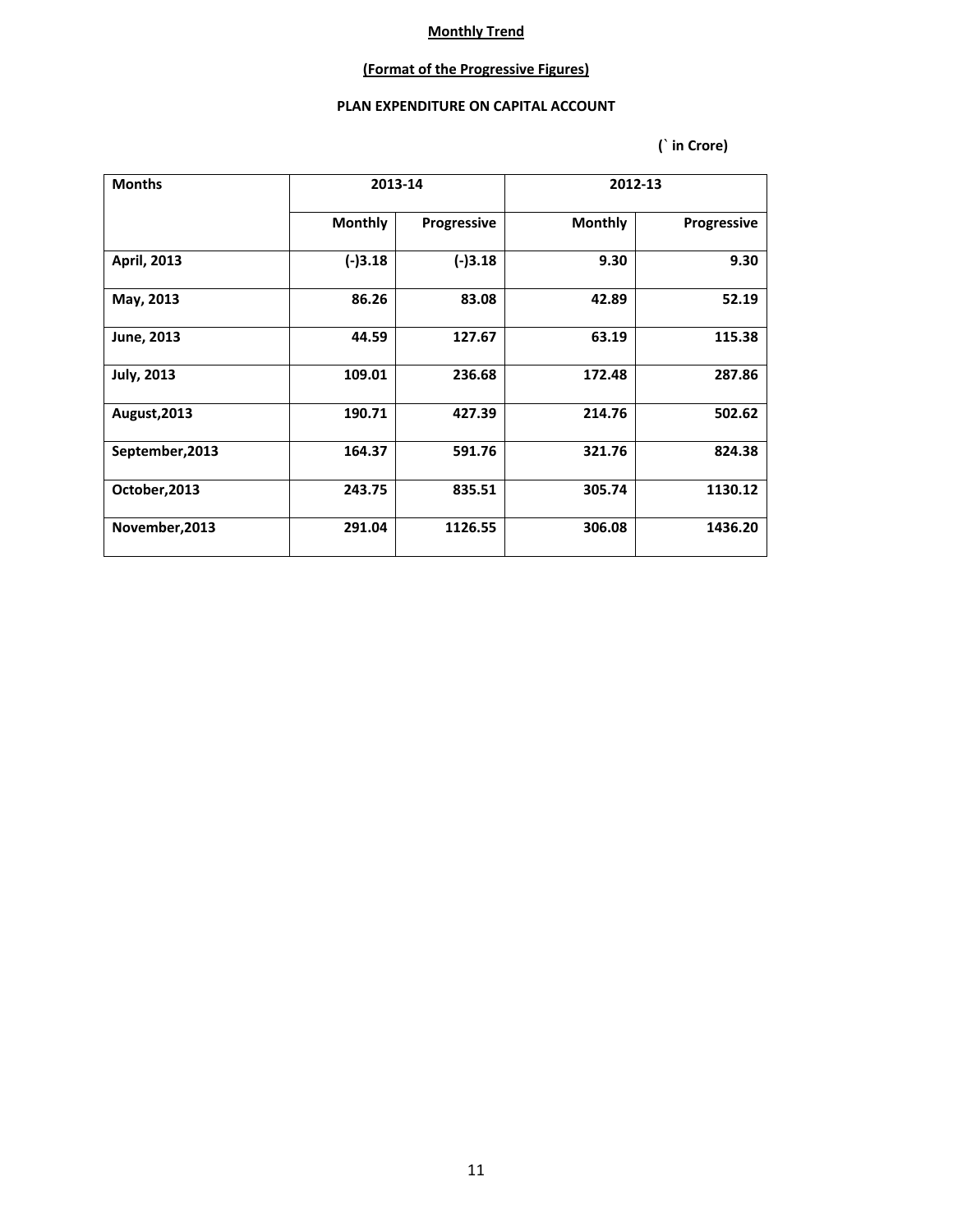## **(Format of the Progressive Figures)**

#### **TOTAL EXPENDITURE ON REVENUE ACCOUNT**

| <b>Months</b>      | 2013-14        |                    |                | 2012-13            |
|--------------------|----------------|--------------------|----------------|--------------------|
|                    | <b>Monthly</b> | <b>Progressive</b> | <b>Monthly</b> | <b>Progressive</b> |
| <b>April, 2013</b> | 1489.33        | 1489.33            | 1928.35        | 1928.35            |
| May, 2013          | 3047.31        | 4536.64            | 1442.93        | 3371.28            |
| June, 2013         | 1302.64        | 5839.28            | 1372.75        | 4744.03            |
| <b>July, 2013</b>  | 2523.60        | 8362.88            | 1966.04        | 6710.07            |
| August, 2013       | 1518.11        | 9880.99            | 1850.08        | 8560.15            |
| September, 2013    | 1550.25        | 11431.24           | 1459.00        | 10019.15           |
| October, 2013      | 2265.37        | 13696.61           | 2508.89        | 12528.04           |
| November, 2013     | 2699.07        | 16395.68           | 1250.50        | 13778.54           |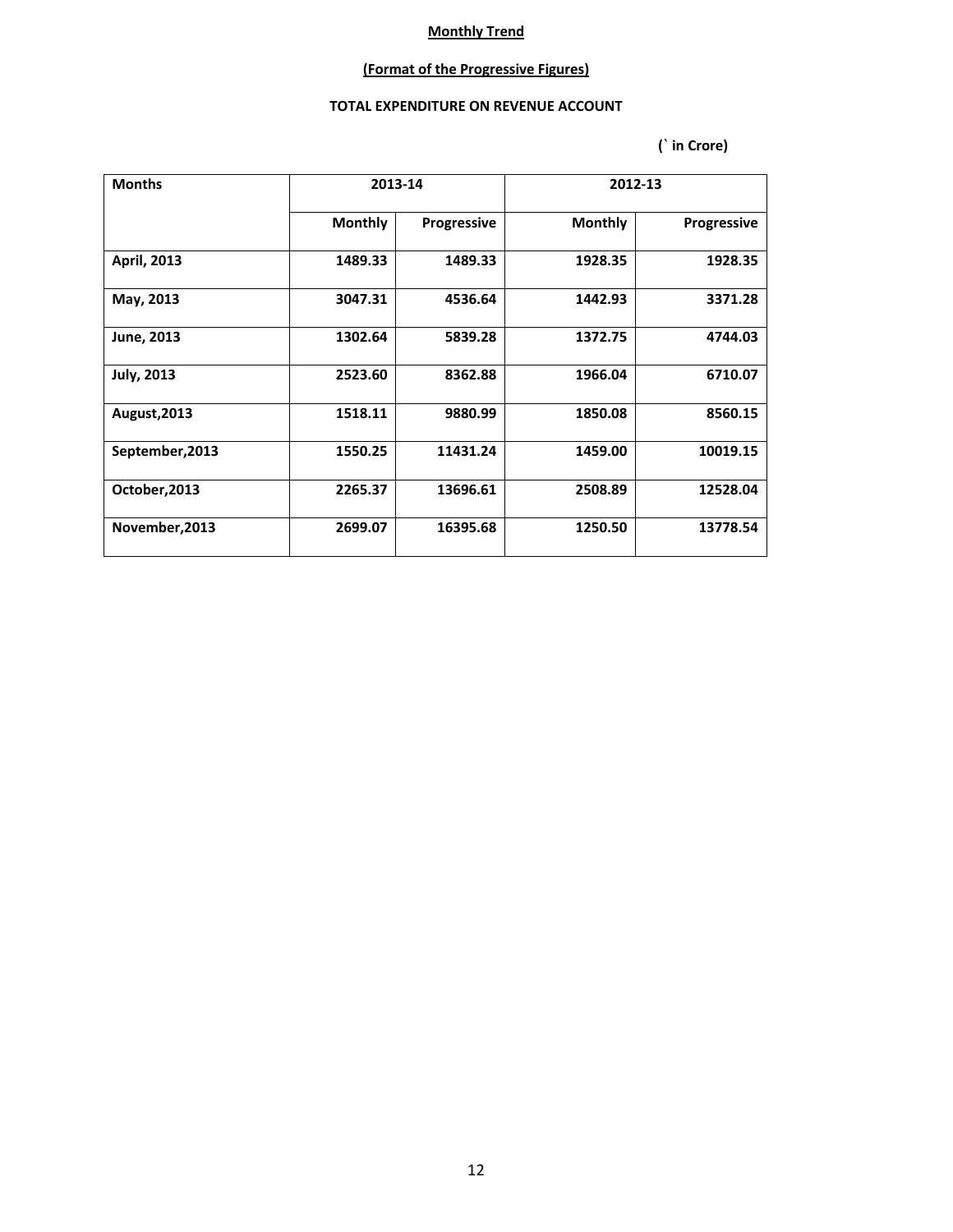## **(Format of the Progressive Figures)**

#### **TOTAL EXPENDITURE ON CAPITAL ACCOUNT**

| <b>Months</b>      | 2013-14        |                    | 2012-13        |                    |  |
|--------------------|----------------|--------------------|----------------|--------------------|--|
|                    | <b>Monthly</b> | <b>Progressive</b> | <b>Monthly</b> | <b>Progressive</b> |  |
| <b>April, 2013</b> | 2.92           | 2.92               | $(-)9.29$      | $(-)9.29$          |  |
| May, 2013          | 106.86         | 109.78             | 40.96          | 31.67              |  |
| June, 2013         | 75.97          | 185.75             | 56.16          | 87.83              |  |
| <b>July, 2013</b>  | 123.03         | 308.78             | 195.48         | 283.31             |  |
| August, 2013       | 203.55         | 512.33             | 250.73         | 534.04             |  |
| September, 2013    | 206.20         | 718.53             | 372.73         | 906.77             |  |
| October, 2013      | 288.39         | 1006.92            | 324.75         | 1231.52            |  |
| November, 2013     | 310.31         | 1317.23            | 351.93         | 1583.45            |  |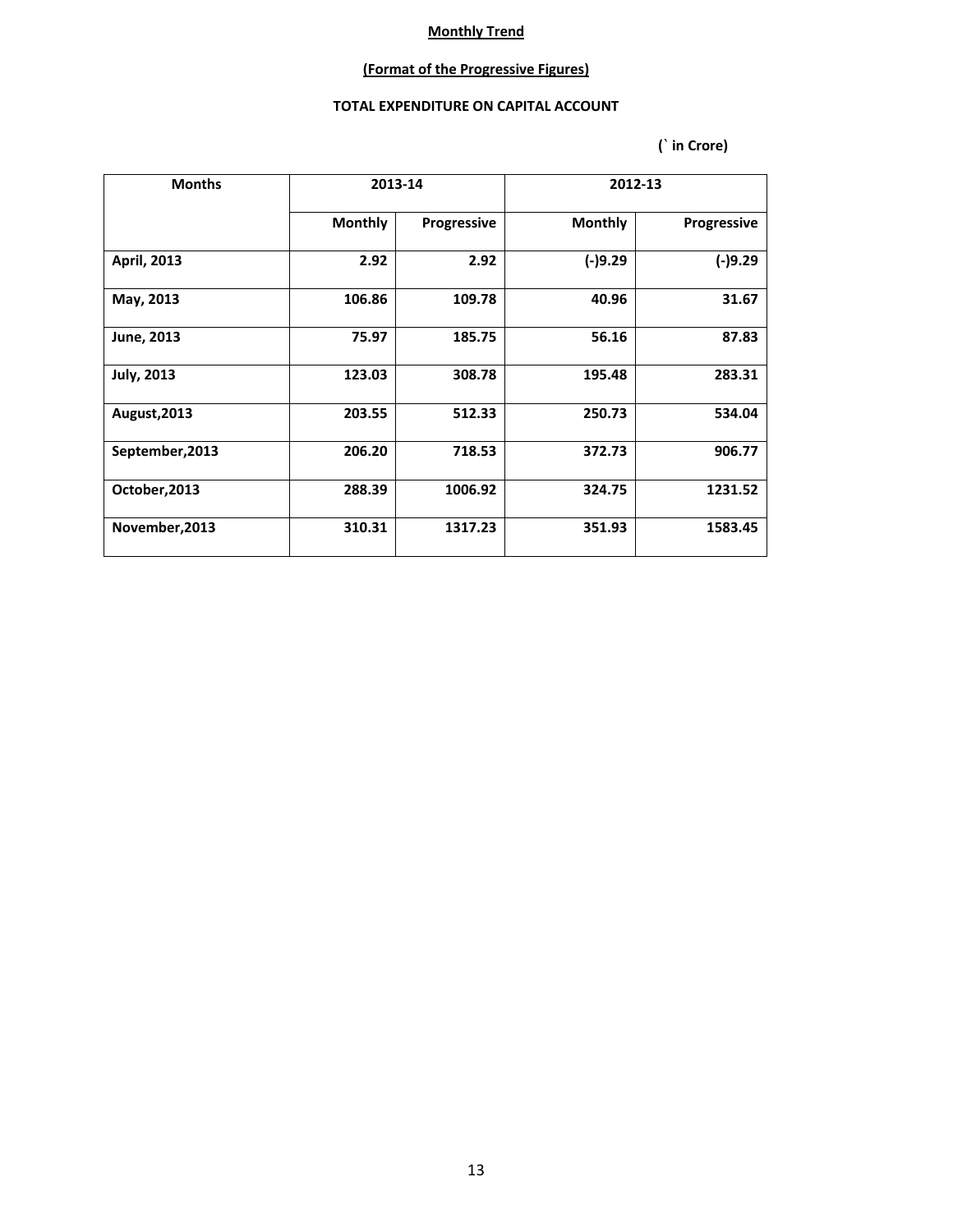### **(Format of the Progressive Figures)**

#### **LOANS & ADVANCES DISBURSED**

| <b>Months</b>      | 2013-14        |             | 2012-13        |                    |  |
|--------------------|----------------|-------------|----------------|--------------------|--|
|                    | <b>Monthly</b> | Progressive | <b>Monthly</b> | <b>Progressive</b> |  |
| <b>April, 2013</b> | 0.80           | 0.80        | ---            |                    |  |
| May, 2013          | 1.00           | 1.80        | 9.24           | 9.24               |  |
| June, 2013         | 1.12           | 2.92        | 0.83           | 10.07              |  |
| <b>July, 2013</b>  | 30.48          | 33.40       | 7.69           | 17.76              |  |
| August, 2013       | 1.00           | 34.40       | 11.10          | 28.86              |  |
| September, 2013    | 2.34           | 36.74       | 2.14           | 31.00              |  |
| October, 2013      | 9.52           | 46.26       | 20.81          | 51.81              |  |
| November, 2013     | 3.80           | 50.06       | 1.77           | 53.58              |  |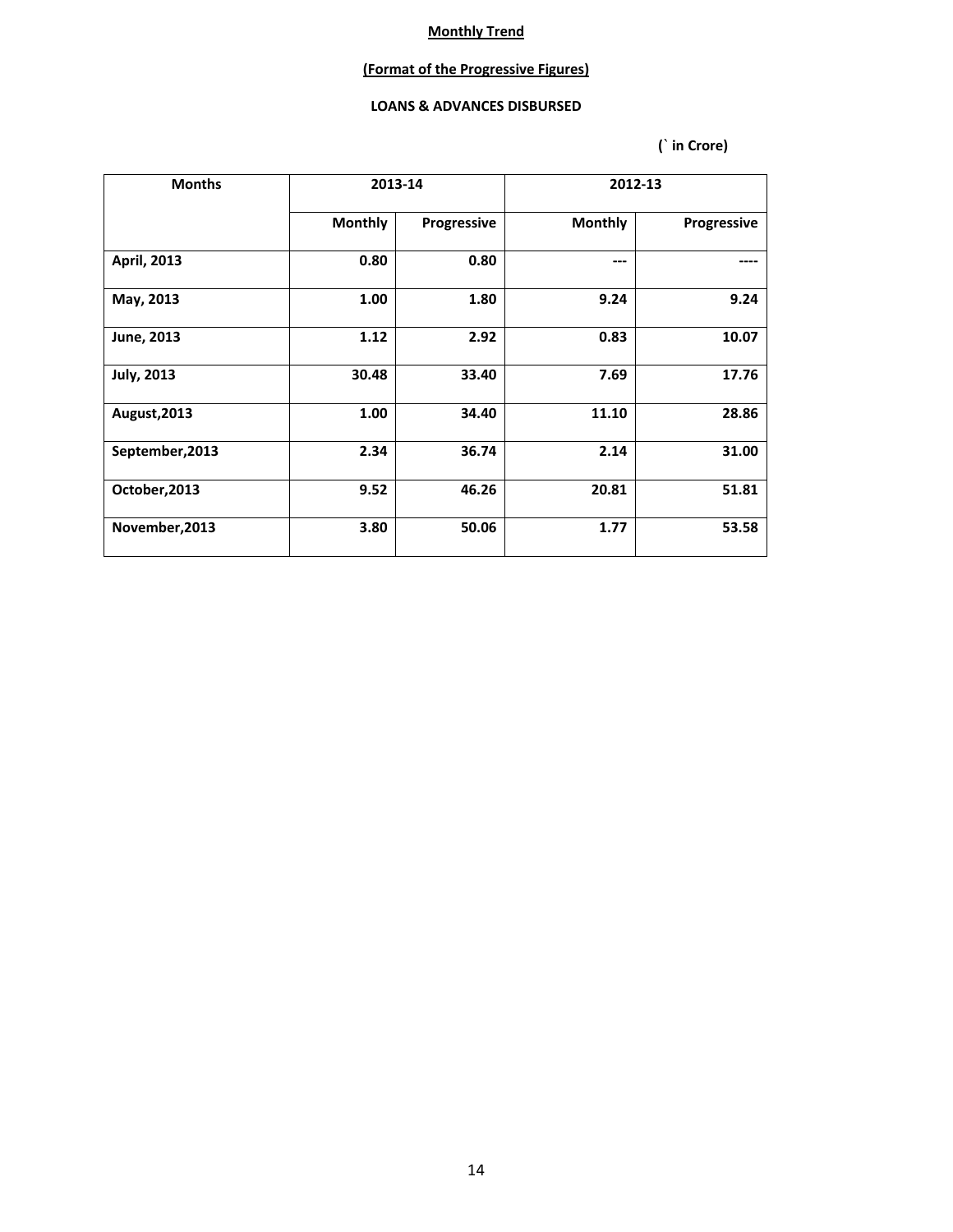### **(Format of the Progressive Figures)**

## **REVENUE SURPLUS**

 **(` in Crore)**

| <b>Months</b>      |                | 2013-14            | 2012-13        |                    |  |
|--------------------|----------------|--------------------|----------------|--------------------|--|
|                    | <b>Monthly</b> | <b>Progressive</b> | <b>Monthly</b> | <b>Progressive</b> |  |
| <b>April, 2013</b> | $(-)$ 519.08   | $(-)$ 519.08       | $(-)395.60$    | $(-)395.60$        |  |
| May, 2013          | (-)377.82      | $(-)896.90$        | (-)869.82      | $(-)1265.42$       |  |
| June, 2013         | $(-)817.16$    | $(-)1714.06$       | $(-)1061.90$   | $(-)2327.32$       |  |
| <b>July, 2013</b>  | 987.83         | (-)726.23          | $(-)1047.68$   | (-)3375.00         |  |
| August, 2013       | (-)949.03      | $(-)1675.26$       | (-)1334.28     | (-)4709.28         |  |
| September, 2013    | 109.62         | 1565.64            | (-)746.12      | (-)5455.40         |  |
| October, 2013      | 961.08         | 2526.72            | 1521.96        |                    |  |
| November, 2013     | $*1976.25$     | (-)550.47          | $(-)856.00$    | (-)7833.36         |  |

\*Taken less by 0.01 Crore for rounding adjustment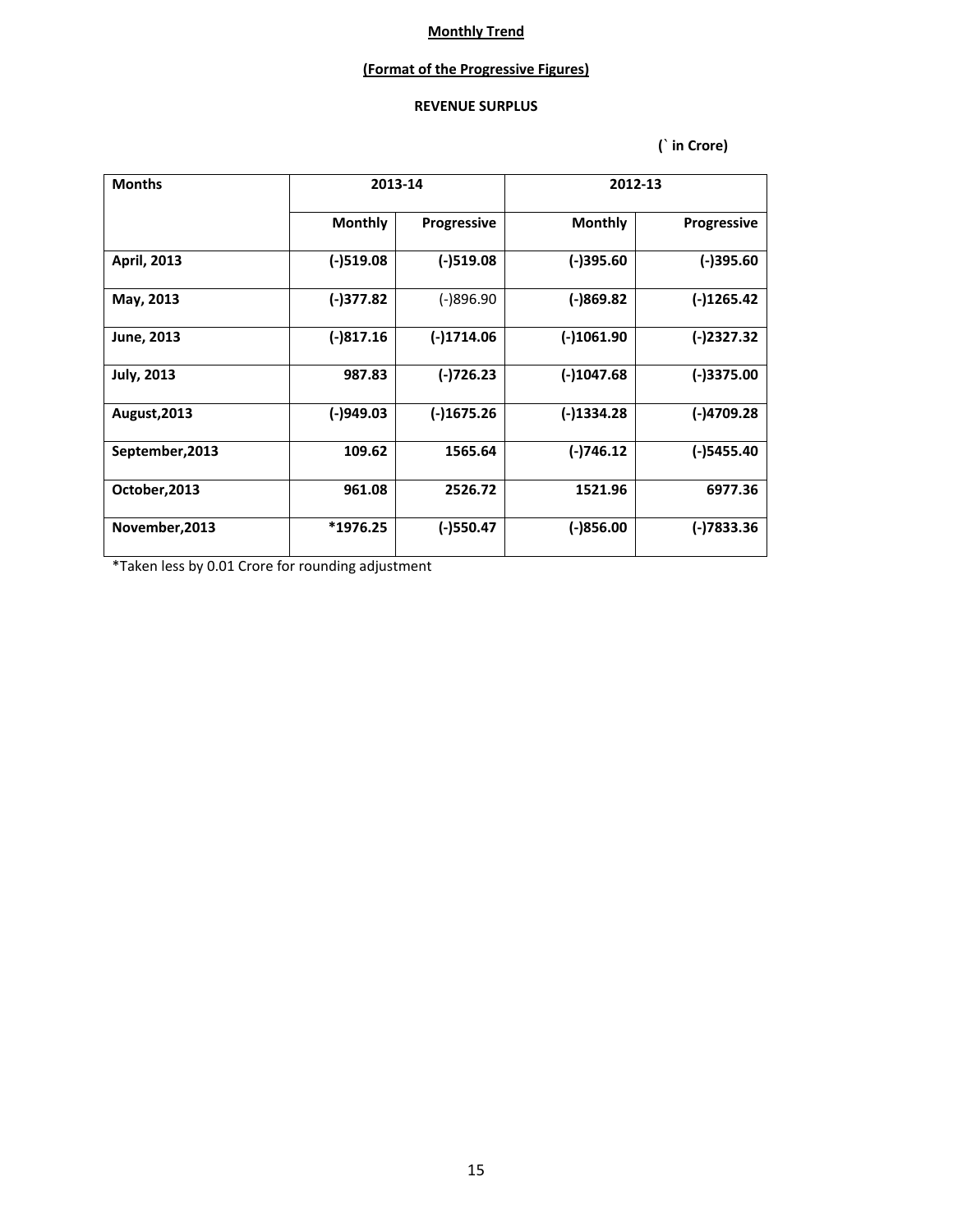### **(Format of the Progressive Figures)**

#### **FISCAL DEFICIT**

 **(` in Crore)**

| <b>Months</b>     | 2013-14         |                    | 2012-13        |                    |  |
|-------------------|-----------------|--------------------|----------------|--------------------|--|
|                   | <b>Monthly</b>  | <b>Progressive</b> | <b>Monthly</b> | <b>Progressive</b> |  |
| April, 2013       | 522.65          | 522.65             | 386.17         | 386.17             |  |
| May, 2013         | 485.58          | 1008.23            | 919.92         | 1306.09            |  |
| June, 2013        | 894.13          | 1902.36            | 1118.72        | 2424.81            |  |
| <b>July, 2013</b> | 834.46          | $(-)1067.90$       | 1250.74        | 3675.55            |  |
| August, 2013      | 1153.42         | $(-)2221.32$       | 1671.10        | 5346.65            |  |
| September, 2013   | 98.75           | 2320.07            | 1045.82        | 6392.47            |  |
| October, 2013     | 1258.87         | 3578.94            | 1867.31        | 8259.78            |  |
| November, 2013    | $***(-)1662.25$ | 1916.69            | 1209.64        | 9469.42            |  |

\*\*\*Rounding adjustment made by 0.02 Crore